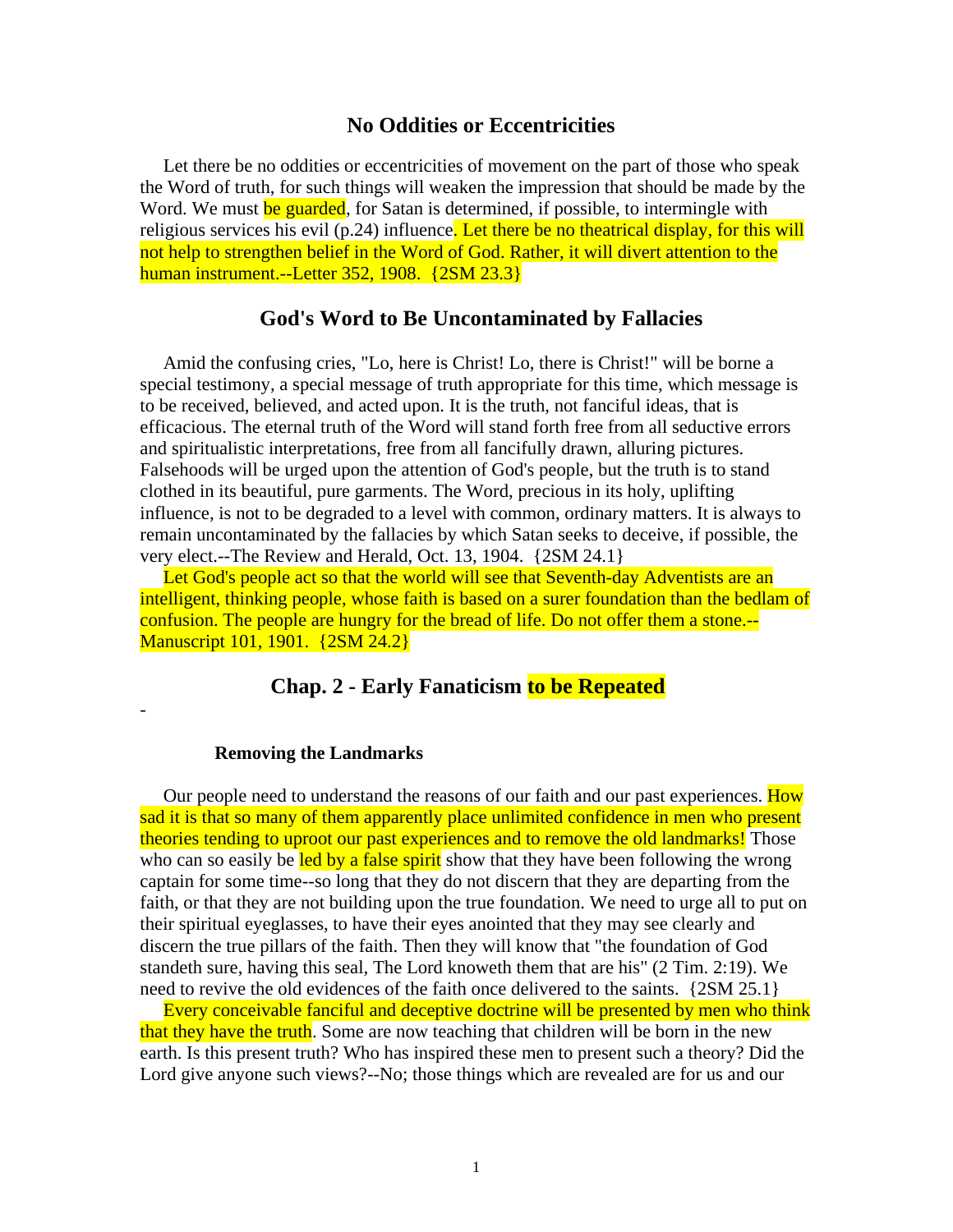children, but upon subjects not revealed, and having naught to do with our salvation, silence is

26

eloquence. These strange ideas should not even be mentioned, much less taught as essential truths. {2SM 25.2}

We have reached a time when things are to be called by their right name. As we did in the earlier days, we must arise, and, under the Spirit of God, rebuke the work of deception. Some of the sentiments now expressed are the alpha of some of the most fanatical ideas that could be presented. Teachings similar to those we had to meet soon after 1844 are being taught by some who occupy important positions in the work of God.  ${2SM 26.1}$ 

 In New Hampshire, in Vermont, and in other places we had to resist the stealthy, deceptive work of fanaticism. Presumptuous sins were committed, and unholy lusts were freely indulged by some, under the cloak of sanctification. The doctrine of spiritual freelove was advocated. We saw the fulfillment of the scripture "that in the latter times some shall depart from the faith, giving heed to seducing spirits, and doctrines of devils" (1 Tim. 4:1).--The Southern Watchman, April 5, 1904. {2SM 26.2}

### **Bodily Demonstrations Not Demanded**

 True religion does not demand great bodily demonstrations. . . . These are no evidence of the presence of the Spirit of God. In 1843 and 1844 we were called to meet just such fanaticism. Men would say, I have the Holy Spirit of God, and they would come into the meeting and roll just like a hoop; and because some would not receive this as evidence of the working of the Spirit of God, they were looked upon as wicked people. The Lord sent me into the midst of this fanaticism. . . . Some would come to me and ask, Why do you not join with them? I said, I have another Leader than this, One who is meek and lowly in heart, One who made no such demonstrations as you are making here, nor such boasts. These demonstrations are not of Christ but of the devil.--Manuscript 97, 1909. {2SM 26.3}

## **A Claim to Be Sealed and Holy**

 In 1850 my husband and myself visited Vermont, Canada, New Hampshire, and Maine. The meetings were

27

held in private houses. It was then next to impossible to obtain access to unbelievers. The disappointment in 1844 had confused the minds of many, and they would not listen to any explanation of the matter. They were impatient and unbelieving, and many seemed rebellious, coming out in a most decided manner against their past Advent experience. Others dared not go to this length, and deny the way the Lord had led them. These were glad to hear arguments from the Word of God which would harmonize our position with prophetic history. As they listened to an explanation of the disappointment which had been so bitter to them, they saw that God indeed led them, and they rejoiced in the truth. This awakened the most bitter opposition on the part of those who denied our past experience. {2SM 26.4}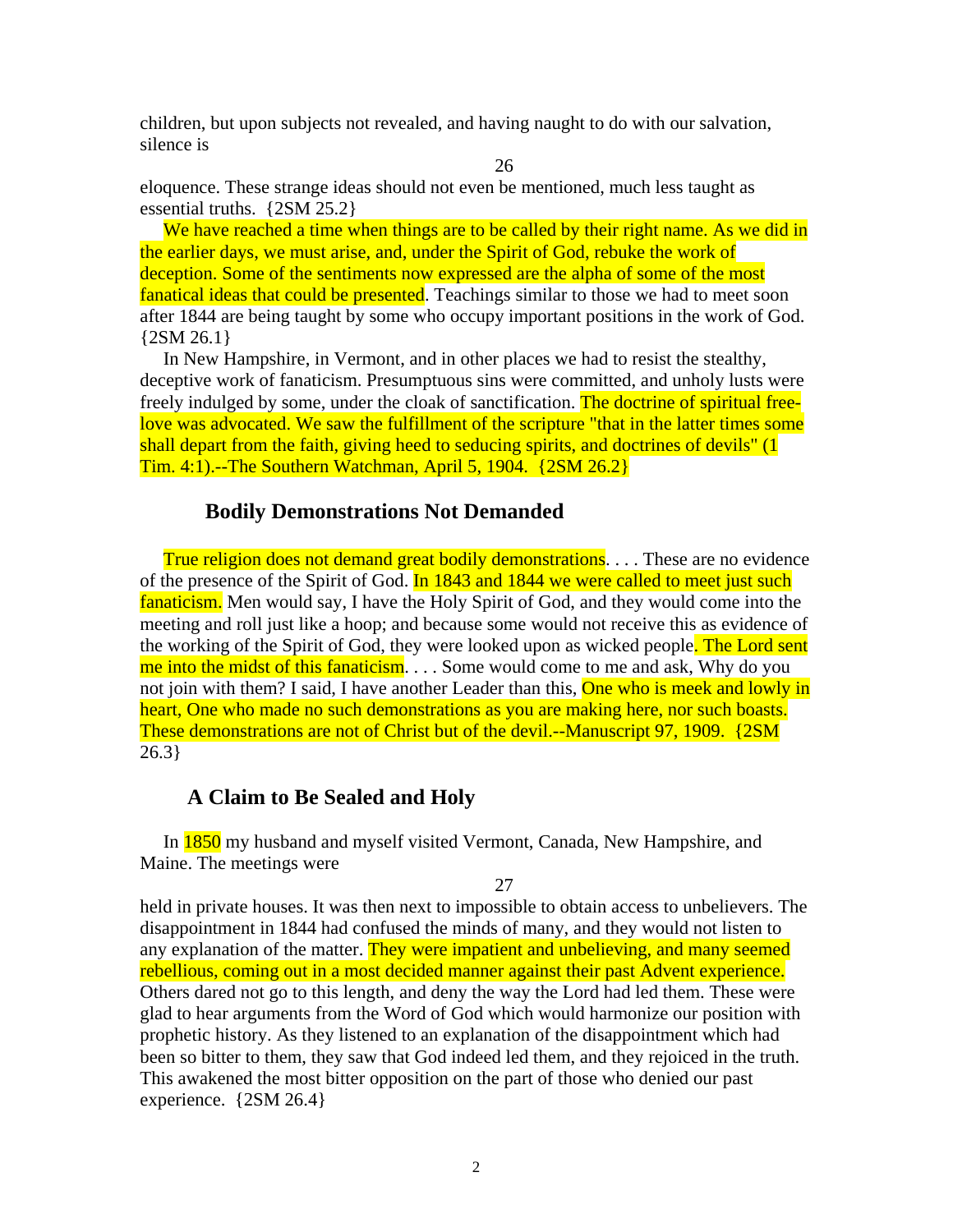But we had a still worse element to meet in a class who claimed that they were sanctified, that they could not sin, that they were sealed and holy, and that all their impressions and notions were the mind of God. Conscientious souls were deceived by the pretended piety of these fanatics. Satan had worked artfully to have these deluded ones accept the Sabbath, as through their influence, while professing to believe one part of the truth, he could crowd upon the people a great many errors. He could also use them to good advantage to disgust unbelievers, who pointed to these inconsistent, unreasonable ones as representatives of Seventh-day Adventists. This class urged upon the people human tests and manufactured crosses, which Christ had not given them to bear. {2SM 27.1}

 They claimed to heal the sick and to work miracles. They had a satanic, bewitching power; yet they were over-bearing, dictatorial, and cruelly oppressive. The Lord used us as instruments to rebuke these fanatics, and to open the eyes of His faithful people to the true character of their work. Peace and joy came into the hearts of those who broke away from this deception of Satan, and they glorified God as they saw His unerring wisdom in setting before them the light of truth and its precious fruits in contrast with satanic heresies and delusions. The truth shone in

28

contrast with these deceptions like clear gold amid the rubbish of earth.--The Review and Herald, Nov. 20, 1883. {2SM 27.2}

### **Marring the Sacredness of the Work**

 I am charged to keep ever before our people--ministers of the gospel, and all who claim to be giving the light of truth to the world--the danger of marring the sacredness of God's work by allowing the mind to consent to a cheap interpretation of the way that God desires His work to be done. I have had special instruction given me regarding bringing human plans and devisings into the work of making known to the world the truth for this time. {2SM 28.1}

 Again and again in past years I have been bidden to speak in protest against the fanciful and forbidden schemes that have been presented by one and another. My message has ever been, Preach the Word in simplicity and all humility; present clear, unadulterated truth to the people. Open no door to fanatical movements, for the influence of these is to bring confusion of mind and discouragement and lack of faith to God's people. . . . {2SM 28.2}

 Whenever I have been called to meet fanaticism in its varied forms, I have received clear, positive, and definite instruction to lift my voice against its influence. With some the evil has revealed itself in the form of man-made tests for ascertaining a knowledge of the will of God; and I was shown that this was a delusion which became an infatuation, and that it is contrary to the will of the Lord. If we follow such methods, we shall be found aiding the enemy's plans. In times past certain among the believers had great faith in the setting of signs by which to decide their duty. Some had such confidence in these signs that men went so far as to exchange wives, thus bringing adultery into the church. {2SM 28.3}

I have been shown that deceptions like those we were called to meet in the early experiences of the message would be repeated, and that we shall have to meet them again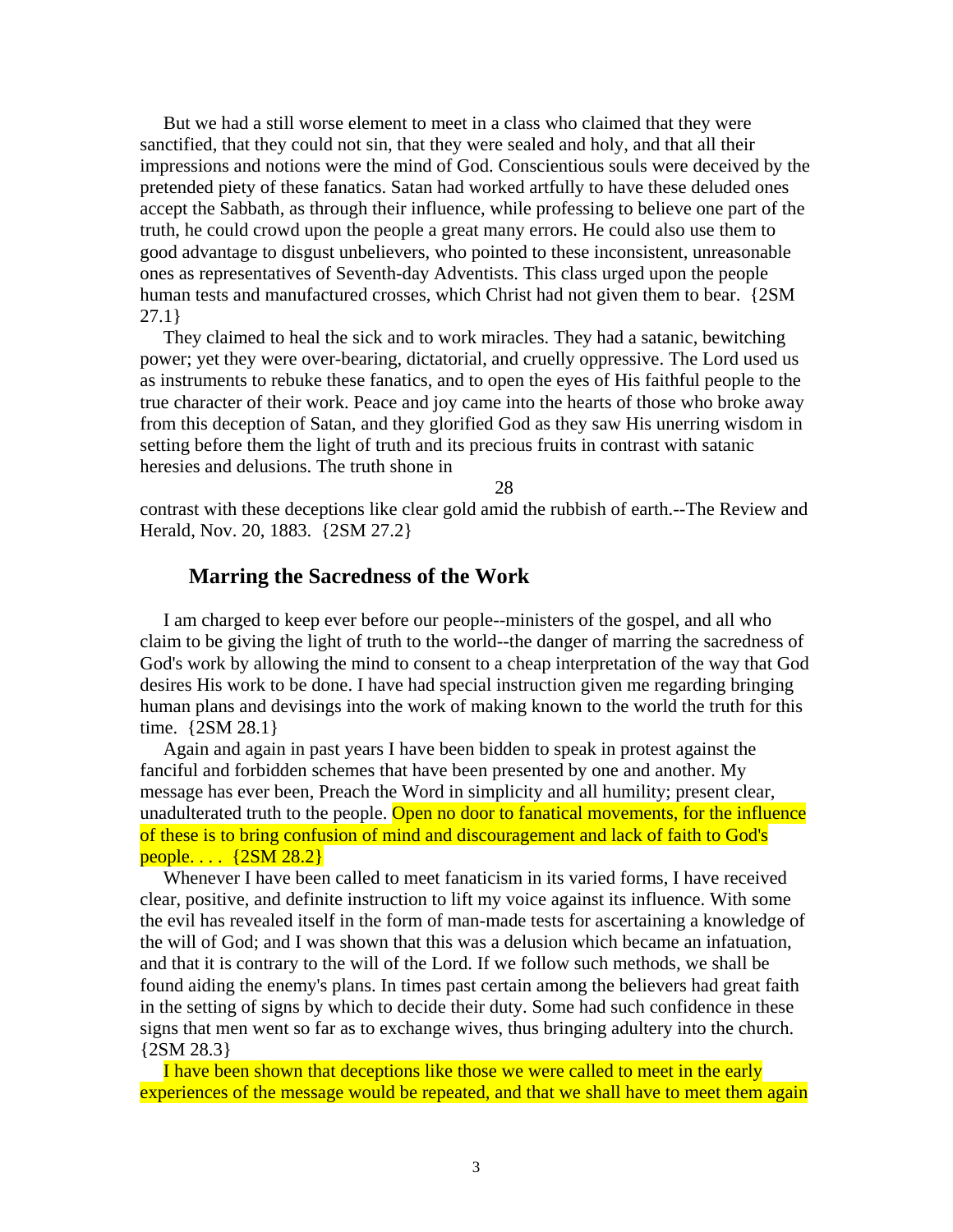in the closing days of the work. At this time we are required to bring all our powers under the control of God, exercising our faculties in accordance with the light He has

29

given. Read the fourth and fifth chapters of Matthew. Study Matthew 4:8-10; also chapter 5:13. Meditate upon the sacred work that was carried forward by Christ. It is thus that the principles of the Word of God are to be brought into our labors.--Letter 36, 1911. {2SM 28.4}

## **Maintaining Propriety In Deportment**

 After the passing of the time in 1844, fanaticism came into the ranks of Adventists. God gave messages of warning to stay the incoming evil. There was too great familiarity between some men and women. I presented to them the holy standard of truth that we should reach, and the purity of deportment that we should maintain, in order to meet the approval of God and be without spot or wrinkle or any such thing. Most solemn denunciations from God were given to men and women whose thoughts were running in an impure channel, while they claimed to be especially favored of God; but the message God gave was despised and rejected. . . . {2SM 29.1}

 We are not out of danger even now. Every soul who engages to give to the world the message of warning will be sorely tempted to pursue such a course in life as will deny his faith. {2SM 29.2}

 We must as workers be united in frowning down and condemning anything that bears the least approach to evil, in our associations with one another. Our faith is holy; our work is to vindicate the honor of God's law, and is not of a character to bring anyone down to a low level in thought or in deportment. There are many who claim to believe and teach the truth who have error and fanciful ideas of their own mingled with the truth. But there is an exalted platform for us to stand upon. We must believe and teach the truth as it is in Jesus. Holiness of heart will never lead to impure actions. When one who claims to be teaching the truth is inclined to be much in the company of young or even married women, when he familiarly lays his hand upon their person, or is often found conversing with them in a familiar manner, be afraid of him; the pure principles of truth are not inwrought in his soul. Such are not workers

30

with Jesus; they are not in Christ, and Christ is not abiding in them. They need a thorough conversion before God can accept their labors. {2SM 29.3}

 The truth of heavenly origin never degrades the receiver, never leads him to the least approach to undue familiarity; on the contrary, it sanctifies the believer, refines his taste, elevates and ennobles him, and brings him into a close connection with Jesus. It leads him to regard the apostle Paul's injunction to abstain from even the appearance of evil, lest his good should be evil spoken of.-- The Review and Herald, Nov. 10, 1885. {2SM 30.1}

 {For further references to early fanaticism see Life Sketches, 85-94; Testimonies for the Church, volume 1, pages 71-73; volume 8, pages 291, 292; Gospel Workers, pages 316, 317.} {2SM 30.2}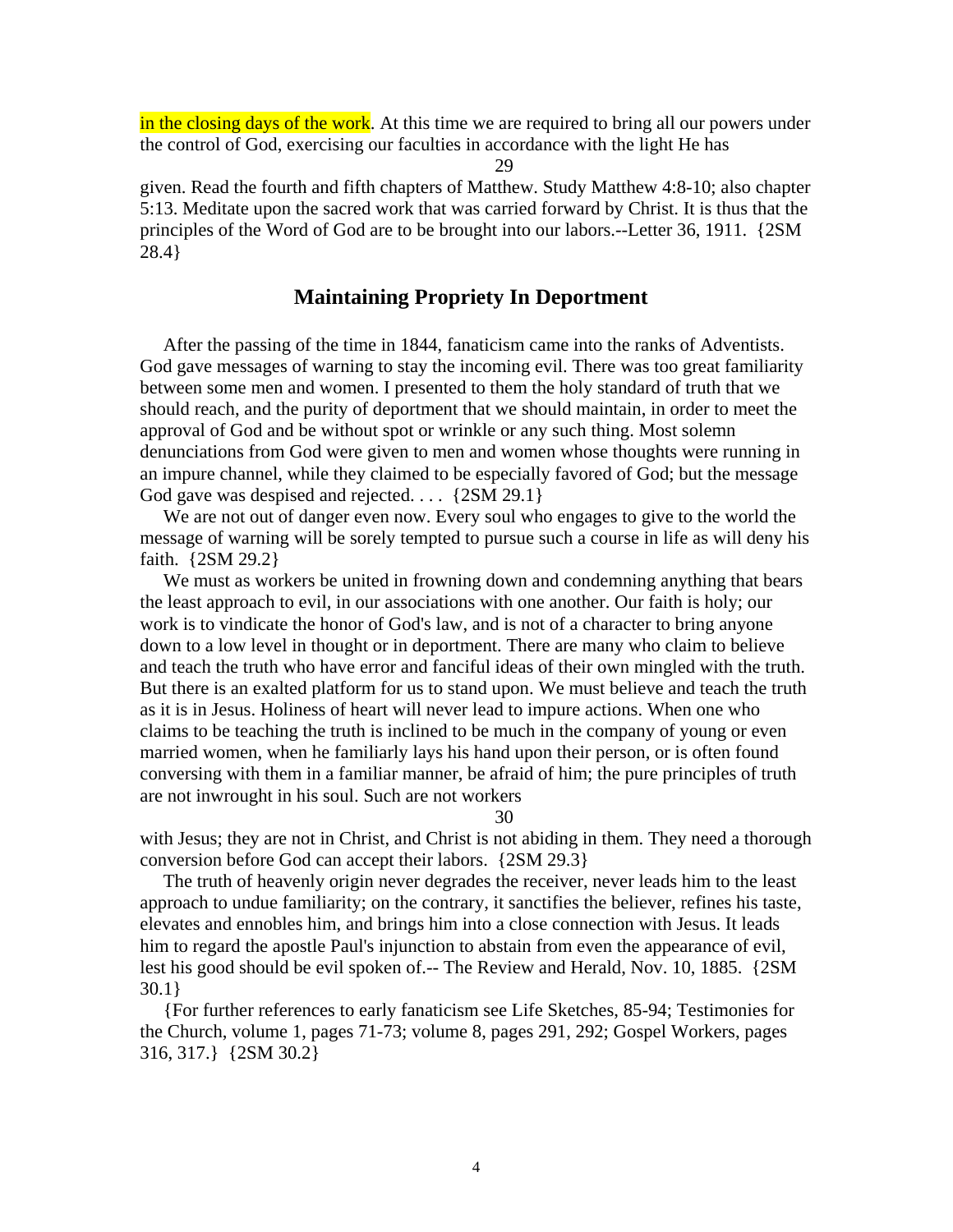### **Chap. 3 - The "Holy Flesh" Doctrine**

-

{A FANATICAL TEACHING TERMED BY ITS ADVOCATES "THE DOCTRINE OF HOLY FLESH" WAS STARTED IN 1900 IN INDIANA, CARRYING AWAY THE CONFERENCE PRESIDENT AND VARIOUS WORKERS. CLAIMING THAT WHEN CHRIST PASSED THROUGH THE AGONY OF GETHSEMANE HE OBTAINED HOLY FLESH SUCH AS ADAM POSSESSED BEFORE HIS FALL, THIS THEORY ALLEGED THAT THOSE WHO FOLLOW THE SAVIOUR MUST ALSO ACQUIRE THE SAME STATE OF PHYSICAL SINLESSNESS AS AN ESSENTIAL PREPARATION FOR TRANSLATION. EYEWITNESS ACCOUNTS REPORT THAT IN THEIR SERVICES THE FANATICS WORKED UP A HIGH PITCH OF EXCITEMENT BY USE OF MUSICAL INSTRUMENTS SUCH AS ORGANS, FLUTES, FIDDLES, TAMBOURINES, HORNS, AND EVEN A BIG BASS DRUM. THEY SOUGHT A PHYSICAL DEMONSTRATION AND SHOUTED AND PRAYED AND SANG UNTIL SOMEONE IN THE CONGREGATION WOULD FALL, PROSTRATE AND UNCONSCIOUS, FROM HIS SEAT. ONE OR TWO MEN, WALKING UP AND DOWN THE AISLE FOR THE PURPOSE, WOULD DRAG THE FALLEN PERSON UP ON THE ROSTRUM. THEN ABOUT A DOZEN INDIVIDUALS WOULD GATHER AROUND THE PROSTRATE BODY, SOME SINGING, SOME SHOUTING, AND SOME PRAYING, ALL AT THE SAME TIME. WHEN THE SUBJECT REVIVED, HE WAS COUNTED AMONG THOSE WHO HAD PASSED THROUGH THE GETHSEMANE EXPERIENCE, HAD OBTAINED HOLY FLESH, AND HAD TRANSLATION FAITH. THEREAFTER, IT WAS ASSERTED, HE COULD NOT SIN AND WOULD NEVER DIE. ELDERS S. N. HASKELL AND A. J. BREED, TWO OF OUR LEADING DENOMINATIONAL MINISTERS, WERE SENT TO THE CAMP MEETING HELD AT MUNCIE, INDIANA, FROM SEPTEMBER 13 TO 23, 1900, TO MEET THIS FANATICISM. THESE DEVELOPMENTS WERE REVEALED TO MRS. WHITE WHILE SHE WAS IN AUSTRALIA IN JANUARY, 1900, AND SHE BORE TESTIMONY OF WARNING AND REPROOF AGAINST IT, AS SEEN IN THE TWO FOLLOWING MESSAGES.-- COMPILERS.} {2SM 31.1}

## **A Repetition of Early Fanaticism**

 {A statement read by Mrs. E. G. White before the ministers at the General Conference, April 17, 1901.} {2SM 31.2}

 Instruction has been given me in regard to the late experience of brethren in Indiana and the teaching they have

32

given to the churches. Through this experience and teaching the enemy has been working to lead souls astray. {2SM 31.3}

The teaching given in regard to what is termed "holy flesh" is an error. All may now obtain holy hearts, but it is not correct to claim in this life to have holy flesh. The apostle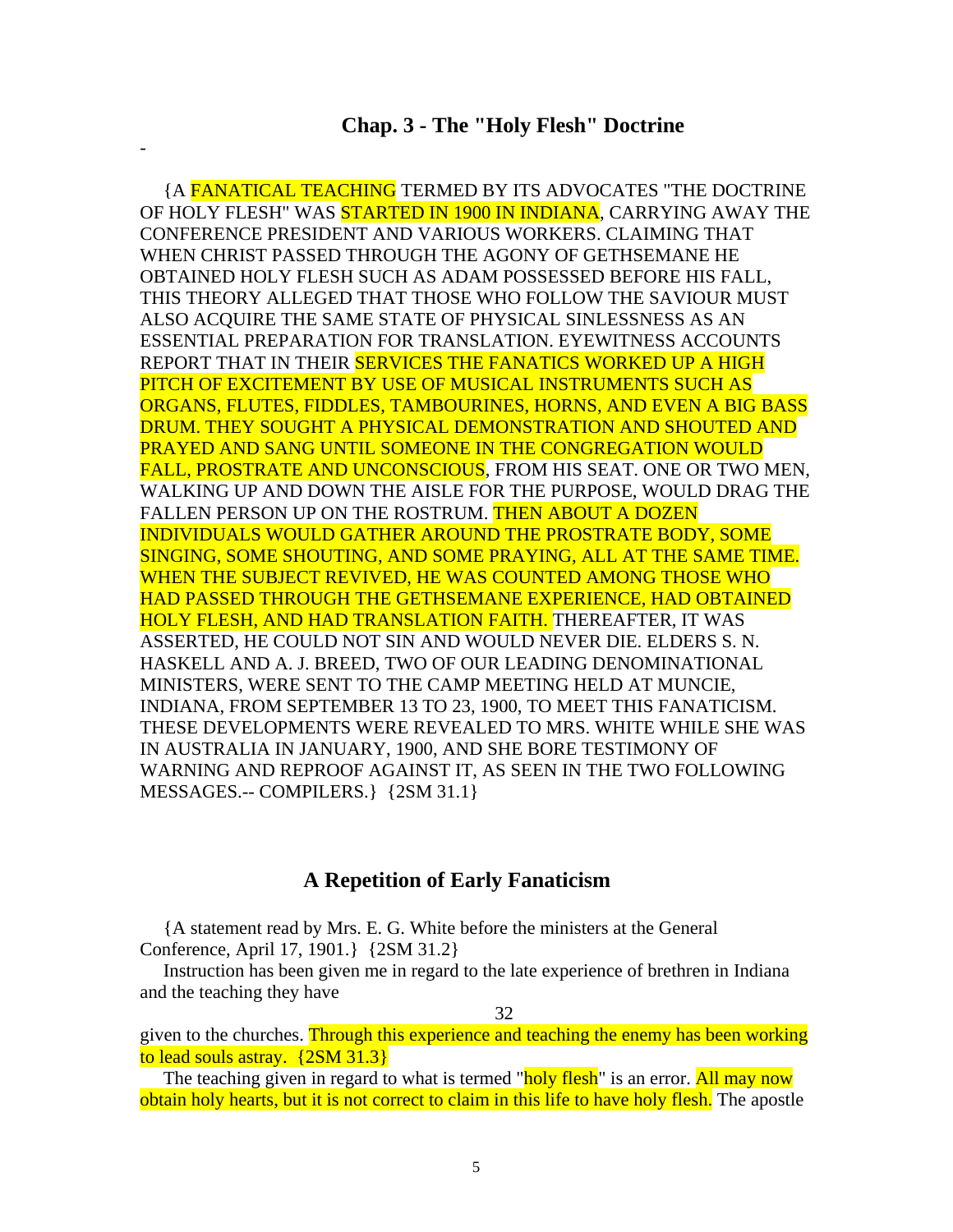Paul declares, "I know that in me (that is, in my flesh,) dwelleth no good thing" (Rom. 7:18). To those who have tried so hard to obtain by faith so-called holy flesh, I would say, You cannot obtain it. Not a soul of you has holy flesh now. No human being on the earth has holy flesh. It is an impossibility. {2SM 32.1}

 If those who speak so freely of perfection in the flesh, could see things in the true light, they would recoil with horror from their presumptuous ideas. In showing the fallacy of their assumptions in regard to holy flesh, the Lord is seeking to prevent men and women from putting on His words a construction which leads to pollution of body, soul, and spirit. Let this phase of doctrine be carried a little further, and it will lead to the claim that its advocates cannot sin; that since they have holy flesh, their actions are all holy. What a door of temptation would thus be opened! {2SM 32.2}

 The Scriptures teach us to seek for the sanctification to God of body, soul, and spirit. In this work we are to be laborers together with God. Much may be done to restore the moral image of God in man, to improve the physical, mental, and moral capabilities. Great changes can be made in the physical system by obeying the laws of God and bringing into the body nothing that defiles. And while we cannot claim perfection of the flesh, we may have Christian perfection of the soul. Through the sacrifice made in our behalf, sins may be perfectly forgiven. Our dependence is not in what man can do; it is in what God can do for man through Christ. When we surrender ourselves wholly to God, and fully believe, the blood of Christ cleanses from all sin. The conscience can be freed from condemnation. Through faith in His blood, all may be made perfect in Christ Jesus. Thank God that we are not dealing with impossibilities. We may claim sanctification. We may enjoy the favor of God. We are not to be anxious about what

33

Christ and God think of us, but about what God thinks of Christ, our Substitute. Ye are accepted in the Beloved. The Lord shows, to the repenting, believing one, that Christ accepts the surrender of the soul, to be molded and fashioned after His own likeness. {2SM 32.3}

 In His life on earth, Christ could have made disclosures which would have eclipsed and assigned to oblivion all human discoveries. He could have opened door after door to mysterious things, and many revelations of eternal realities would have been the sure result. He could have uttered words which would have been as a key to unlock mysteries that would have captivated the minds of generations to the close of time. But Christ does not open the numerous doors at which human curiosity has been striving to obtain entrance. He does not spread for men a feast that would prove deleterious to their highest interests. He came to plant for men, not the tree of knowledge, but the tree of life. . . . {2SM 33.1}

 I have been instructed to say to those in Indiana who are advocating strange doctrines, You are giving a wrong mold to the precious and important work of God. Keep within the bounds of the Bible. Take Christ's lessons, and repeat them over and over again. Remember that "the wisdom that is from above is first pure, then peaceable, gentle, and easy to be intreated, full of mercy and good fruits, without partiality, and without hypocrisy. And the fruit of righteousness is sown in peace of them that make peace" (James 3:17, 18). {2SM 33.2}

 When human beings receive holy flesh, they will not remain on the earth, but will be taken to heaven. While sin is forgiven in this life, its results are not now wholly removed.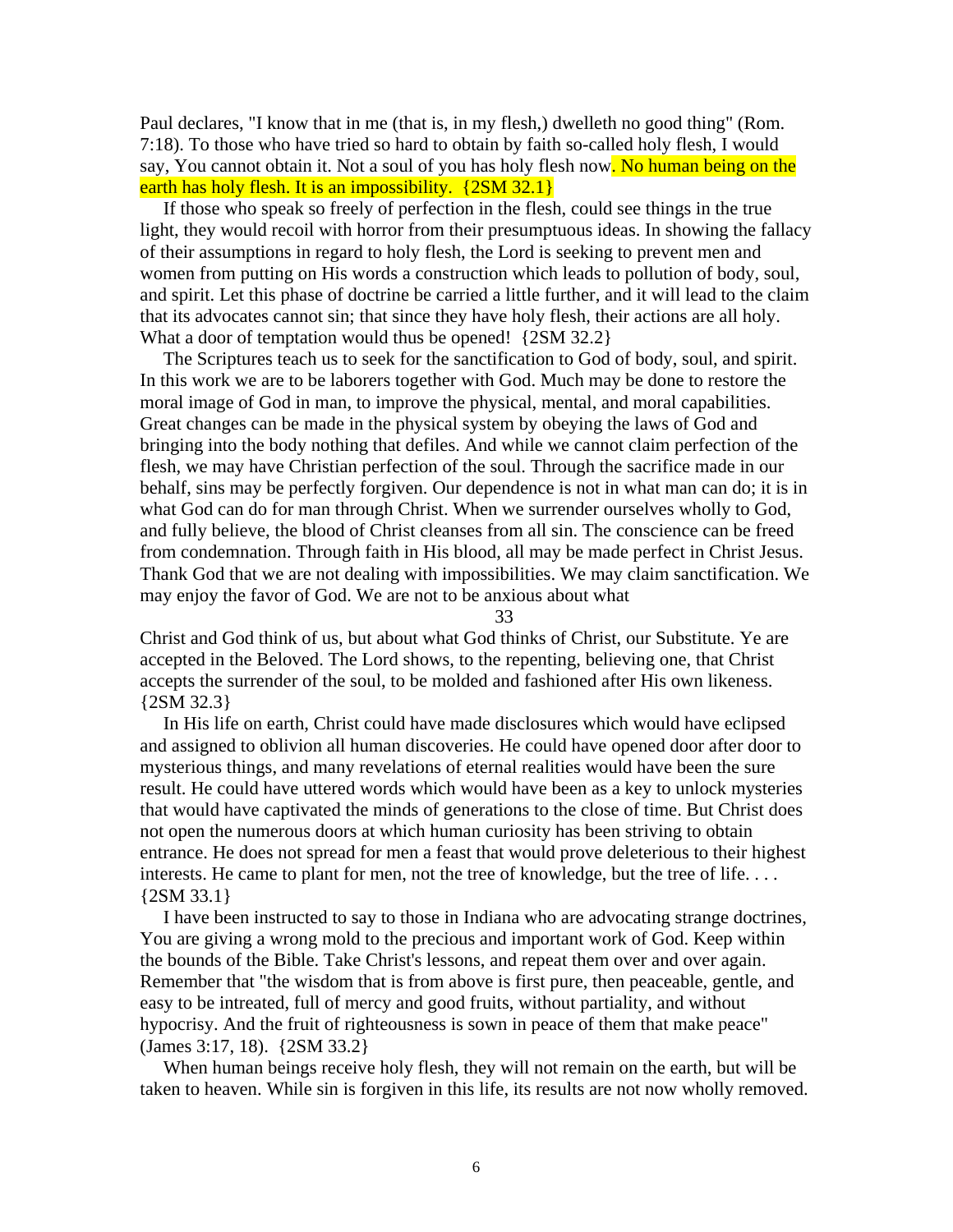It is at His coming that Christ is to "change our vile body, that it may be fashioned like unto his glorious body" (Phil.  $3:21$ ). . . .  $\{2SM\,33.3\}$ 

 Again and again in the progress of our work, fanatical movements have arisen, and when the matter was presented before me, I have had to bear a message similar to the message I am bearing to my brethren from Indiana. I have been instructed by the Lord that this movement in Indiana is of the same character as have been the movements in 34

years past. In your religious meetings there have been exercises similar to those I have witnessed in connection with those movements in the past. {2SM 33.4}

In the period of disappointment after the passing of the time in 1844, fanaticism in various forms arose. Some held that the resurrection of the righteous dead had already taken place. I was sent to bear a message to those believing this, as I am now bearing a message to you. They declared that they were perfected, that body, soul, and spirit were holy. They made demonstrations similar to those you have made, and confused their own minds and the minds of others by their wonderful suppositions. Yet these persons were our beloved brethren, and we were longing to help them. I went into their meetings. There was much excitement, with noise and confusion. One could not tell what was piped or what was harped. Some appeared to be in vision, and fell to the floor. Others were jumping, dancing, and shouting. They declared that as their flesh was purified, they were ready for translation. This they repeated again and again. I bore my testimony in the name of the Lord, placing His rebuke upon these manifestations. {2SM 34.1}

 Some who had engaged in these movements were brought to their right mind, and saw their delusion. Some had been excellent, honest people, but they thought that sanctified flesh could not sin, and thus they had been taken in Satan's trap. They had carried their strong ideas so far that they became a reproach to the precious cause of God. These sorely repented, and some were afterward among our most reliable men and women. But there were others who ever after walked in sadness. We could not at any time make them feel that they were worthy to work for the Master, whose precious cause they had so greatly dishonored. {2SM 34.2}

 As the result of fanatical movements such as I have described, persons in no way responsible for them have in some cases lost their reason. They could not harmonize the scenes of excitement and tumult with their own past precious experience; they were pressed beyond measure to receive the message of error; it was represented to them that

35

unless they did this they would be lost; and as the result their mind was unbalanced, and some became insane. These things bring a reproach upon the cause of truth, and hinder the proclamation of the last message of mercy to the world. {2SM 34.3}

### **Shouting No Evidence of Sanctification**

 The manner in which the meetings in Indiana have been carried on, with noise and confusion, does not commend them to thoughtful, intelligent minds. There is nothing in these demonstrations which will convince the world that we have the truth. Mere noise and shouting are no evidence of sanctification, or of the descent of the Holy Spirit. Your wild demonstrations create only disgust in the minds of unbelievers. The fewer of such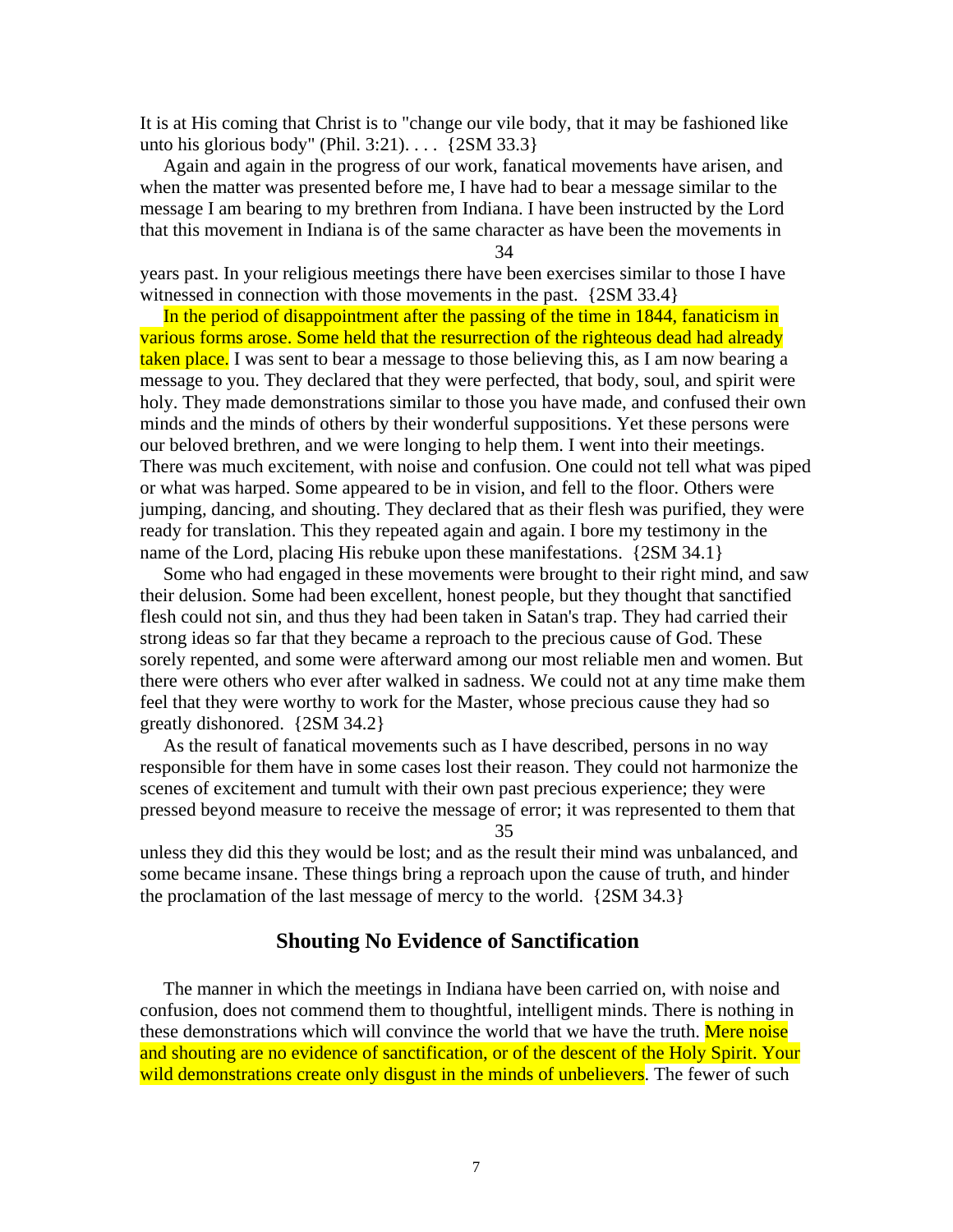demonstrations there are, the better it will be for the actors and for the people in general. {2SM 35.1}

 Fanaticism, once started and left unchecked, is as hard to quench as a fire which has obtained hold of a building. Those who have entered into and sustained this fanaticism, might far better be engaged in secular labor; for by their inconsistent course of action they are dishonoring the Lord and imperiling His people. Many such movements will arise at this time, when the Lord's work should stand elevated, pure, unadulterated with superstition and fables. We need to be on our guard, to maintain a close connection with Christ, that we be not deceived by Satan's devices. {2SM 35.2}

 The Lord desires to have in His service order and discipline, not excitement and confusion. We are not now able to describe with accuracy the scenes to be enacted in our world in the future; but this we do know, that this is a time when we must watch unto prayer; for the great day of the Lord is at hand. Satan is rallying his forces. We need to be thoughtful and still, and to contemplate the truths of revelation. Excitement is not favorable to growth in grace, to true purity and sanctification of the spirit. {2SM 35.3}

 God wants us to deal with sacred truth. This alone will convince the gainsayer. Calm, sensible labor must be put forth, to convince souls of their condition, to show them

36

the character building which must be carried on if a beautiful structure is raised for the Lord. Minds that are awakened must be patiently instructed if they rightly understand and duly appreciate the truths of the Word. {2SM 35.4}

 God calls upon His people to walk with sobriety and holy consistency. They should be very careful not to misrepresent and dishonor the holy doctrines of truth by strange performances, by confusion and tumult. By this, unbelievers are led to think that Seventhday Adventists are a set of fanatics. Thus prejudice is created that prevents souls from receiving the message for this time. When believers speak the truth as it is in Jesus, they reveal a holy, sensible calm, not a storm of confusion.--General Conference Bulletin, April 23, 1901. {2SM 36.1}

## **Worship With a Bedlam of Noise**

 It is impossible to estimate too largely the work that the Lord will accomplish through His proposed vessels in carrying out His mind and purpose. The things you have described as taking place in Indiana, the Lord has shown me would take place just before the close of probation. Every uncouth thing will be demonstrated. There will be shouting, with drums, music, and dancing. The senses of rational beings will become so confused that they cannot be trusted to make right decisions. And this is called the moving of the Holy Spirit. {2SM 36.2}

The Holy Spirit never reveals itself in such methods, in such a bedlam of noise. This is an **invention of Satan** to cover up his ingenious methods for making of none effect the pure, sincere, elevating, ennobling, sanctifying truth for this time. Better never have the worship of God blended with music than to use musical instruments to do the work which last January was represented to me would be brought into our camp meetings. The truth for this time needs nothing of this kind in its work of converting souls. A bedlam of noise shocks the senses and perverts that which if conducted aright might be a blessing. The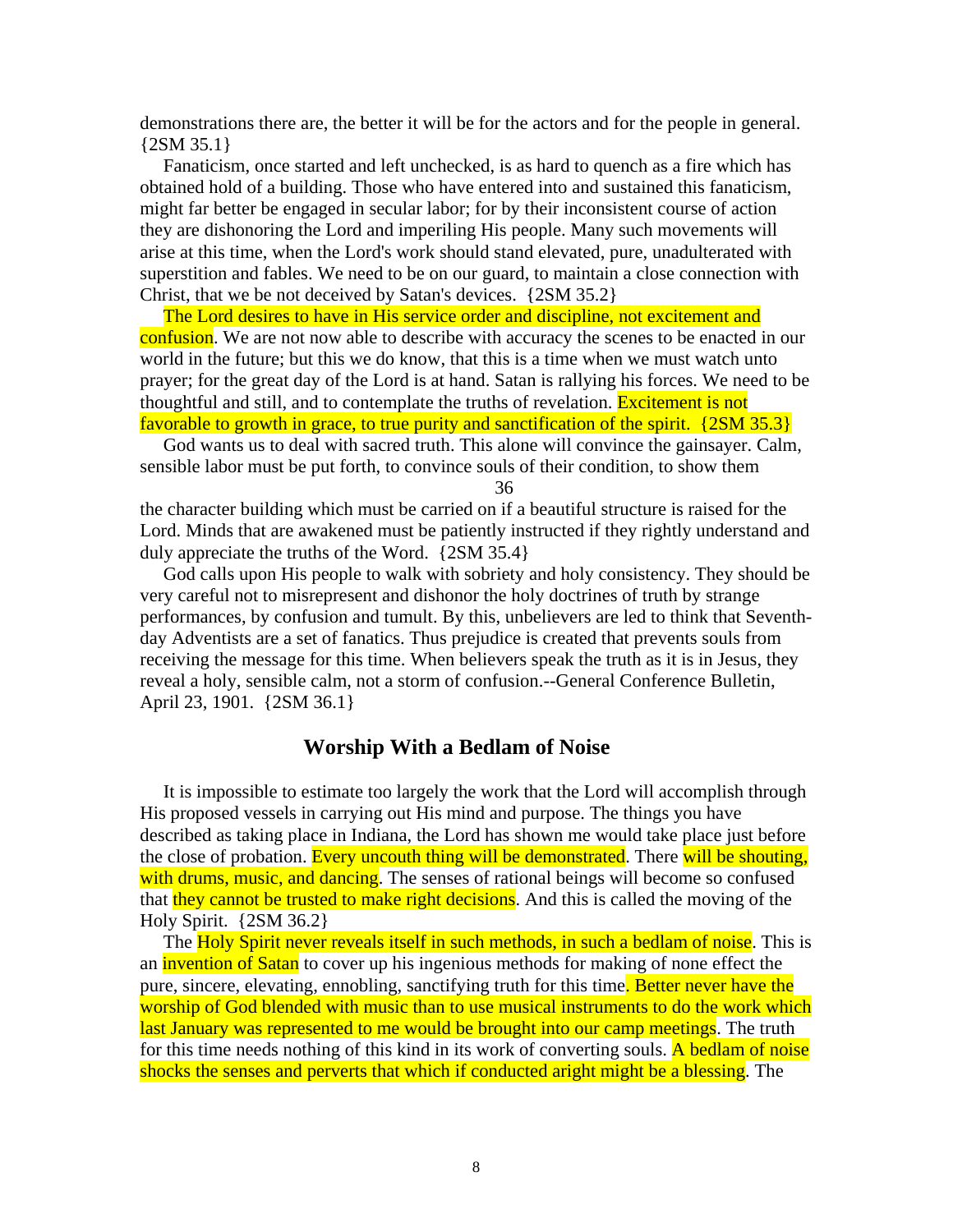powers of satanic agencies blend with the din and noise, to have a carnival, and this is termed the Holy Spirit's working.

## 37

### {2SM 36.3}

When the camp meeting is ended, the good which ought to have been done and which might have been done by the presentation of sacred truth is not accomplished. Those participating in the supposed revival receive impressions which lead them adrift. They cannot tell what they formerly knew regarding Bible principles. {2SM 37.1}

No encouragement should be given to this kind of worship. The same kind of influence came in after the passing of the time in 1844. The same kind of representations were made. Men became excited, and were worked by a power thought to be the power of God.... {2SM 37.2}

# **History of the Past to Be Repeated**

 I will not go into all the painful history; it is too much. But last January the Lord showed me that erroneous theories and methods would be brought into our camp meetings, and that the history of the past would be repeated. I felt greatly distressed. I was instructed to say that at these demonstrations demons in the form of men are present, working with all the ingenuity that Satan can employ to make the truth disgusting to sensible people; that the enemy was trying to arrange matters so that the camp meetings, which have been the means of bringing the truth of the third angel's message before multitudes, should lose their force and influence. {2SM 37.3}

 The third angel's message is to be given in straight lines. It is to be kept free from every thread of the cheap, miserable inventions of men's theories, prepared by the father of lies, and disguised as was the brilliant serpent used by Satan as a medium of deceiving our first parents. Thus Satan tries to put his stamp upon the work God would have stand forth in purity. {2SM 37.4}

The Holy Spirit has nothing to do with such a confusion of noise and multitude of sounds as passed before me last January. Satan works amid the din and confusion of such music, which, properly conducted, would be a praise and glory to God. He makes its effect like the poison sting of the serpent.

#### {2SM 37.5}

38

Those things which have been in the past will be in the future. Satan will make music a snare by the way in which it is conducted. God calls upon His people, who have the light before them in the Word and in the Testimonies, to read and consider, and to take heed. Clear and definite instruction has been given in order that all may understand. But the itching desire to originate something new results in strange doctrines, and largely destroys the influence of those who would be a power for good if they held firm the beginning of their confidence in the truth the Lord had given them. {2SM 38.1}

 "Therefore we ought to give the more earnest heed to the things which we have heard, lest at any time we should let them slip [margin: "run out as leaking vessels"]. For if the word spoken by angels was stedfast, and every transgression and disobedience received a just recompence of reward; how shall we escape, if we neglect so great salvation; which at the first began to be spoken by the Lord, and was confirmed unto us by them that heard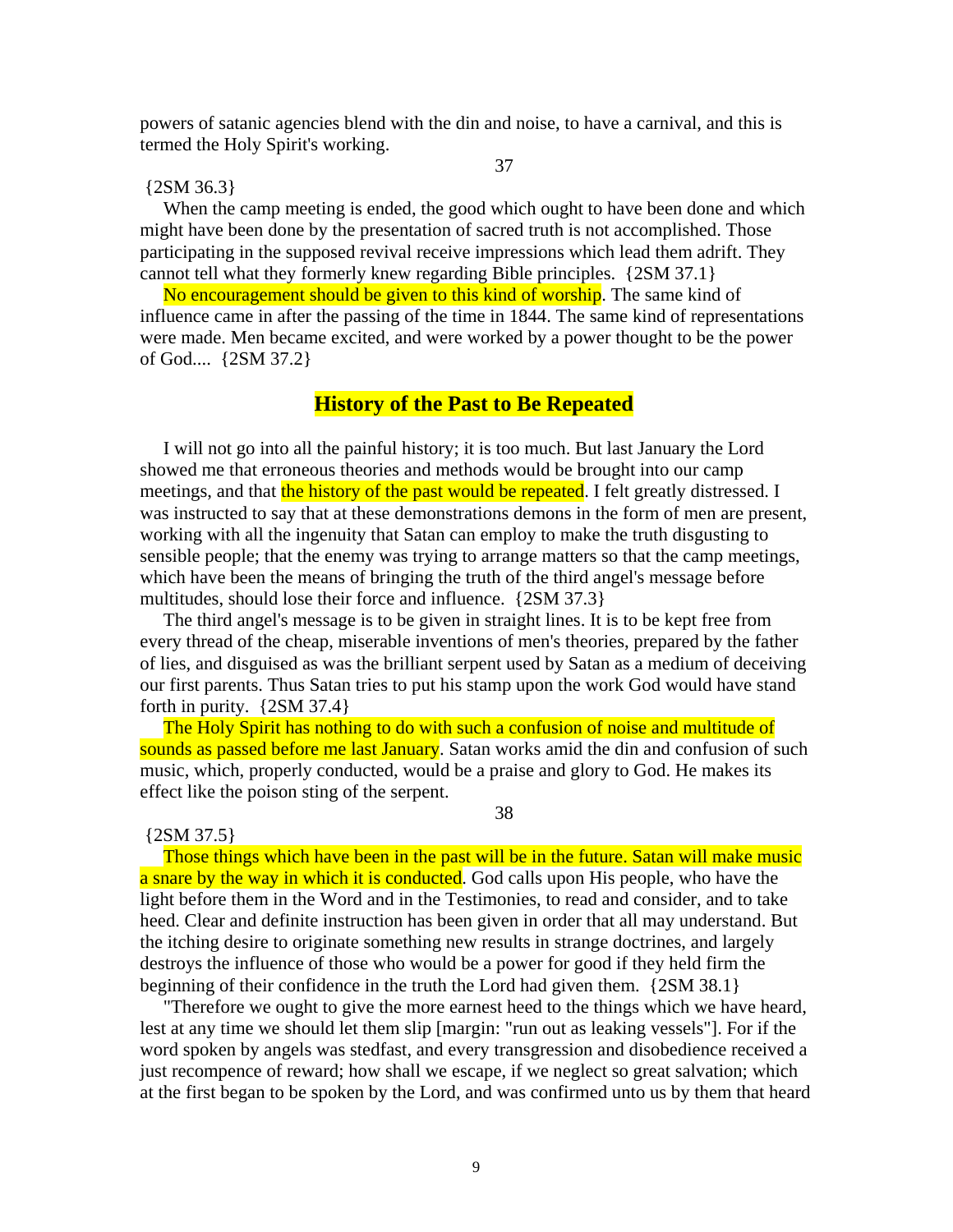him?" (Heb. 2:1-3). "Take heed, brethren, lest there be in any of you an evil heart of unbelief, in departing from the living God. But exhort one another daily, while it is called To day; lest any of you be hardened through the deceitfulness of sin. For we are made partakers of Christ, if we hold the beginning of our confidence stedfast unto the end" (Heb. 3:12-14). {2SM 38.2}

 Brother and Sister Haskell, we must put on every piece of the armor, and having done all, stand firm. We are set as a defense for the gospel, and we must compose a part of the Lord's grand army for aggressive warfare. By the Lord's faithful ambassadors the truth must be presented in clear-cut lines. Much of that which today is called testing truth is twaddle which leads to a resistance of the Holy Spirit.... {2SM 38.3}

Defective Presentation Regarding the Holy Spirit

 Much is being said regarding the impartation of the Holy Spirit, and by some this is being so interpreted that it is an injury to the churches. Eternal life is the receiving 39

of the living elements in the Scriptures and doing the will of God. This is eating the flesh and drinking the blood of the Son of God. To those who do this, life and immortality are brought to light through the gospel, for God's Word is verity and truth, spirit and life. It is the privilege of all who believe in Jesus Christ as their personal Saviour to feed on the Word of God. The Holy Spirit's influence renders that Word, the Bible, an immortal truth, which to the prayerful searcher gives spiritual sinew and muscle. {2SM 38.4}

 "Search the scriptures," Christ declared, "for in them ye think ye have eternal life: and they are they which testify of me" (John 5:39). Those who dig beneath the surface discover the hidden gems of truth. The Holy Spirit is present with the earnest searcher. Its illumination shines upon the Word, stamping the truth upon the mind with a new, fresh importance. The searcher is filled with a sense of peace and joy never before felt. The preciousness of truth is realized as never before. A new, heavenly light shines upon the Word, illuminating it as though every letter were tinged with gold. God Himself has spoken to the mind and heart, making the Word spirit and life. {2SM 39.1}

 Every true searcher of the Word lifts his heart to God, imploring the aid of the Spirit. And he soon discovers that which carried him above all the fictitious statements of the would-be teacher, whose weak, tottering theories are not sustained by the Word of the living God. These theories were invented by men who had not learned the first great lesson, that God's Spirit and life are in His Word. If they had received in the heart the eternal element contained in the Word of God, they would see how tame and expressionless are all efforts to get something new to create a sensation. They need to learn the very first principles of the Word of God; they would then have the word of life for the people, who will soon distinguish the chaff from the wheat, for Jesus left His promise with His disciples.--Letter 132, 1900. {2SM 39.2}

Chap. 4 - Warnings Against Deceptive Claims of the Spirit's Guidance

-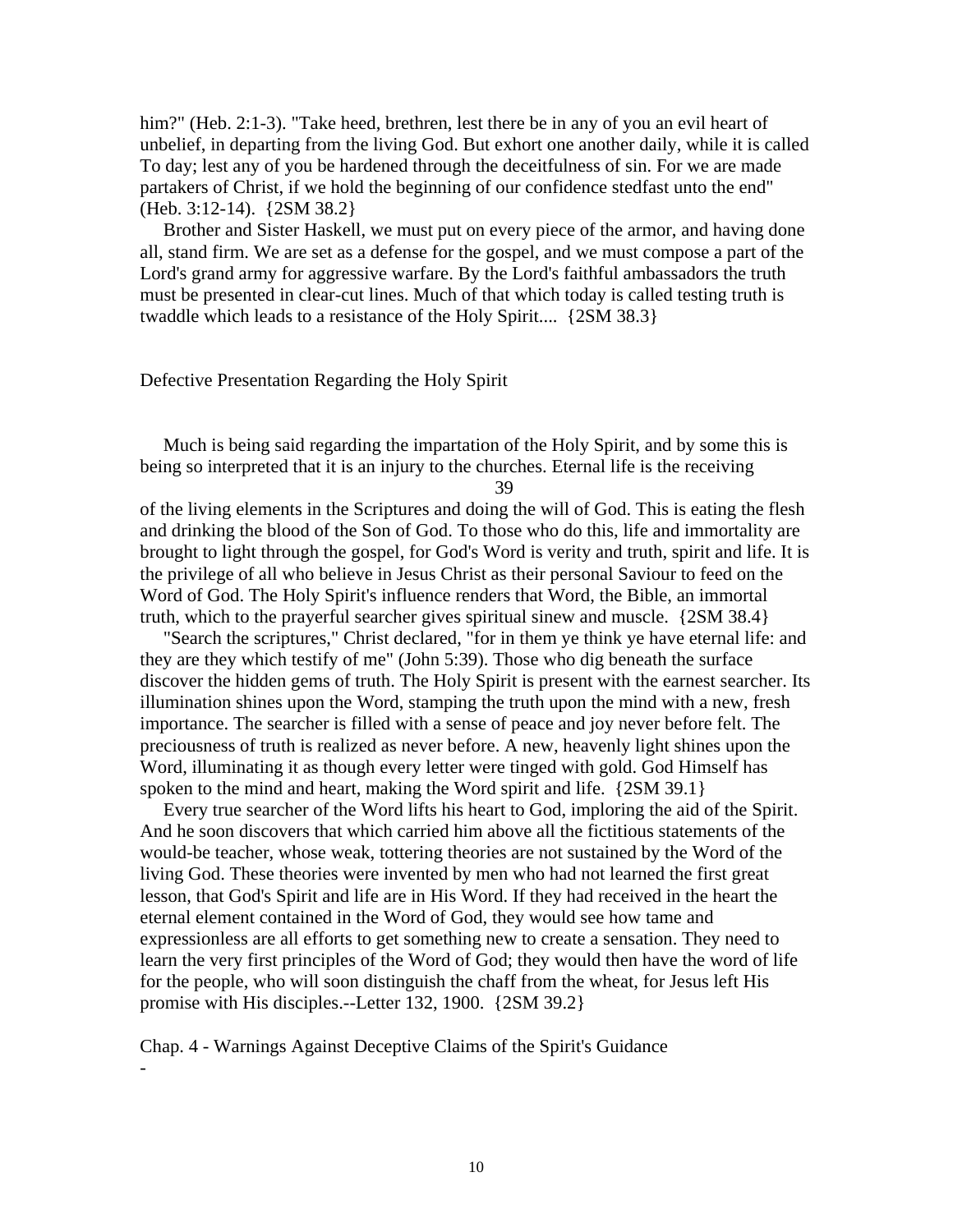{ON NOVEMBER 12, 1908, THERE CAME TO ST. HELENA, CALIFORNIA, A ZEALOUS MAN, WITH HIS WIFE. THEY SOUGHT AN INTERVIEW WITH MRS. WHITE, AND RELATED TO HER REMARKABLE EXPERIENCES DATING BACK FOR ABOUT THREE YEARS. THESE EXPERIENCES BEGAN TO COME TO THEM AFTER SEVERAL DAYS OF FASTING AND PRAYING FOR THE HOLY SPIRIT UNTIL, AS THEY SAID, "GREAT DROPS OF SWEAT STOOD ON OUR BROW." THEY BELIEVED THAT THEY HAD RECEIVED THE HOLY SPIRIT AS DID THE EARLY APOSTLES. THEY CLAIMED TO HAVE SPOKEN IN TONGUES, AND TO HAVE LABORED ZEALOUSLY FOR OTHERS THAT THEY MIGHT ENTER INTO A SIMILAR EXPERIENCE. {2SM 40.1}

 THEY HAD BEEN ARRESTED IN THE EAST ON A CHARGE OF EXERCISING MESMERIC INFLUENCE ON A CHILD. AFTER HEARING THE CASE THE ATTORNEY AND THE MAYOR HAD SAID THAT IF THEY WERE NOT ON THE BORDER OF INSANITY, THEY WERE PERILOUSLY CLOSE TO IT. THEY CLAIMED THAT WHILE IN THE JAIL THEY WERE TOLD "THROUGH THE SPIRIT" TO ACT AS THOUGH THEY WERE INSANE, WITH THE RESULT THAT GOD "PUT THE FEAR ON THESE MEN, SO THEY WERE FEARFUL TO COME INSIDE" THE CELL. {2SM 40.2}

 THEY BELIEVED THAT THE CHILD WHOM THEY WERE CHARGED WITH MESMERIZING WAS GIFTED WITH THE SPIRIT OF PROPHECY, AND DIRECTED THEM WHERE TO GO. THEY CLAIMED THAT THROUGH PRAYER THEY HAD HEALED THE SICK, CAST OUT DEVILS, AND HAD DONE MANY OTHER WONDERFUL WORKS. OF THIS WIFE, THE HUSBAND SAID, "THE SPIRIT OPERATES THROUGH HER, AND WE BELIEVE THAT THIS IS THE GIFT OF PROPHECY THAT IS TO BE POURED OUT ON ALL FLESH." {2SM 40.3}

 THE FOLLOWING STATEMENTS WERE MADE BY MRS. WHITE IN REFERENCE TO THIS AND SIMILAR MOVEMENTS.--COMPILERS.}

41

{2SM 40.4}

# **God's Work Characterized by Calmness and Dignity**

 Two weeks ago today, while I was writing, my son W. C. White came into my room and stated that there were two persons below who wished to speak with me. I went downstairs into our sitting room and there met a man and his wife who claim to follow the Word of God and to believe the Testimonies. They have had an unusual experience during the past two or three years. They seemed to be honesthearted people.  ${2SM 41.1}$ 

 I listened while they related some of their experiences, and then I told them something of the work we had to do in meeting and opposing fanaticism soon after the passing of the time when we expected to see our Lord. During those trying days some of our most precious believers were led into fanaticism. I said further that before the end we would see strange manifestations by those who professed to be led by the Holy Spirit. There are those who will treat as something of great importance these peculiar manifestations,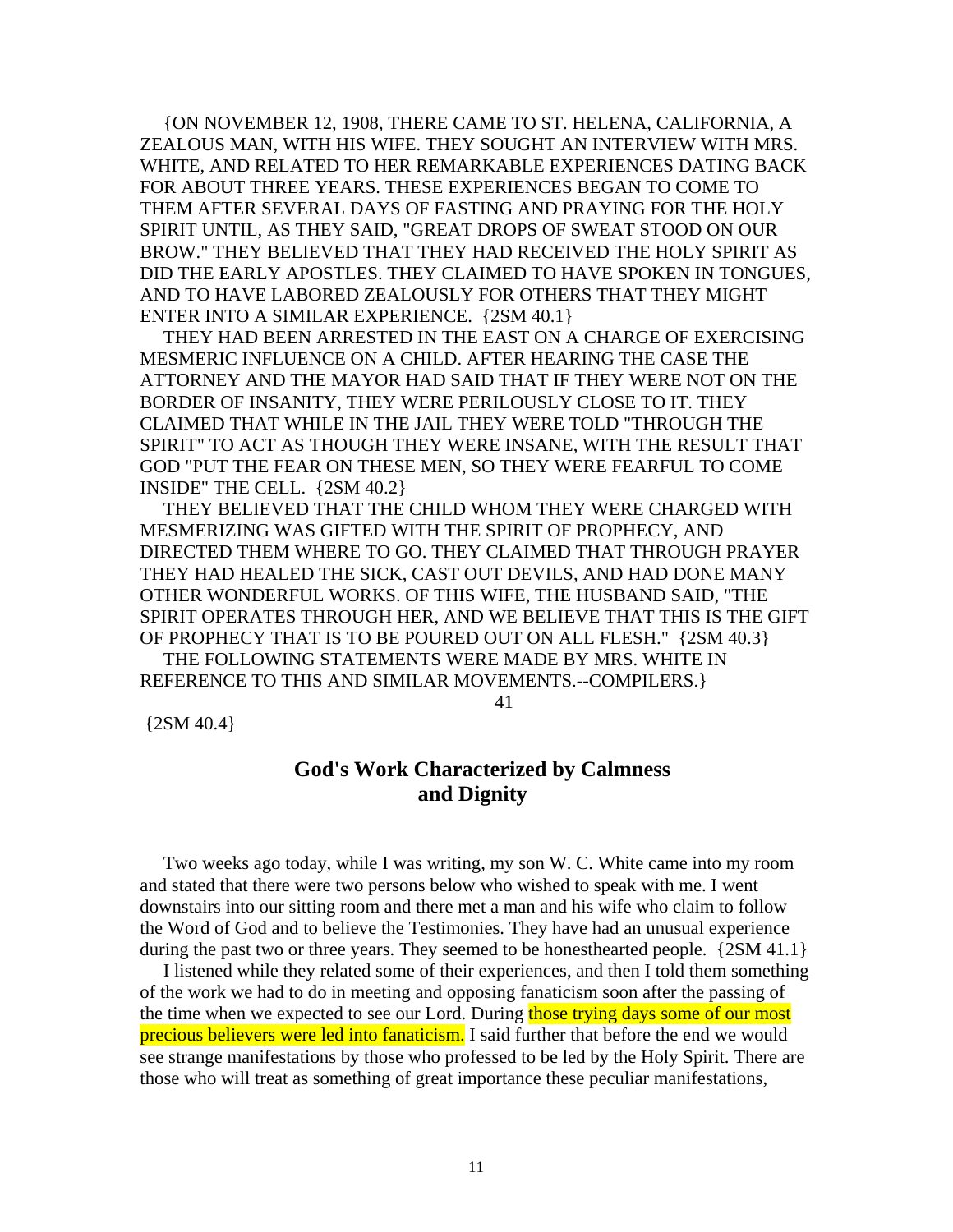which are not of God, but which are calculated to divert the minds of many away from the teachings of the Word. {2SM 41.2}

 In this stage of our history we must be very careful to guard against everything that savors of fanaticism and disorder. We must guard against all peculiar exercises that would be likely to stir up the minds of unbelievers, and lead them to think that as a people we are led by impulse, and delight in noise and confusion accompanied by eccentricities of action. In the last days the enemy of present truth will bring in manifestations that are not in harmony with the workings of the Spirit, but are calculated to lead astray those who stand ready to take up with something new and strange. {2SM 41.3}

 I told this brother and his wife that the experience through which I passed in my youth, shortly after the passing of the time in 1844, had led me to be very, very cautious about accepting anything similar to that which we then met and rebuked in the name of the Lord.

42

### {2SM 41.4}

 No greater harm could be done to the work of God at this time than for us to allow a spirit of fanaticism to come into our churches, accompanied by strange workings which are incorrectly supposed to be operations of the Spirit of God. {2SM 42.1}

 As this brother and his wife outlined their experiences, which they claim have come to them as the result of receiving the Holy Ghost with apostolic power, it seemed to be a facsimile of that which we were called to meet and correct in our early experience. {2SM 42.2}

 Toward the close of our interview Brother L proposed that we unite in prayer, with the thought that possibly while in prayer his wife would be exercised as they had described to me, and that then I might be able to discern whether this was of the Lord or not. To this I could not consent, because I have been instructed that when one offers to exhibit these peculiar manifestations, this is a decided evidence that it is not the work of God. {2SM 42.3}

 We must not permit these experiences to lead us to feel discouraged. Such experiences will come to us from time to time. Let us give no place to strange exercisings, which really take the mind away from the deep movings of the Holy Spirit. God's work is ever characterized by calmness and dignity. We cannot afford to sanction anything that would bring in confusion and weaken our zeal in regard to the great work that God has given us to do in the world to prepare for the second coming of Christ. --Letter 338, 1908. {2SM 42.4}

### **Statements by Mrs. White in the Interview**

 I am telling you these experiences, in order that you may know what we have passed through. . . Some {fanatics after 1844} would dance up and down, singing, "Glory, glory, glory, glory, glory, glory." Sometimes I would sit still until they got through, and then I would rise and say, "This is not the way the Lord works. He does not make impressions in this way. We must direct the minds of the people to the Word as the foundation of our faith." {2SM 42.5}

I was but a mere child at that time, and yet I had to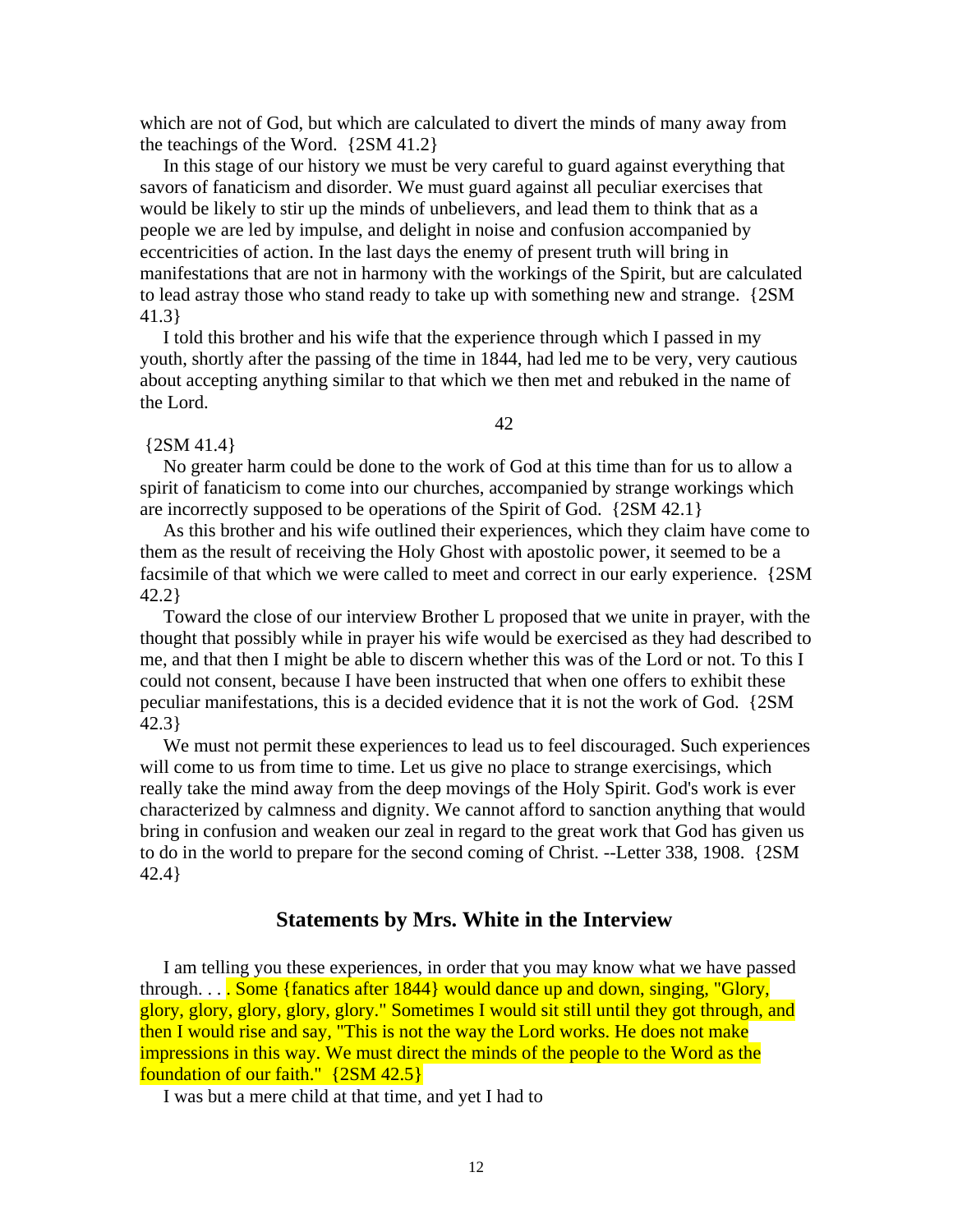bear my testimony repeatedly against these strange workings. And ever since that time I have sought to be very, very careful lest something of this sort should come in again among our people. Any manifestation of fanaticism takes the mind away from the evidence of truth--the Word itself. {2SM 42.6}

 You might take a consistent course, but those who would be influenced by you might take a very inconsistent course, and, as a result, we should very soon have our hands full of something that would make it almost impossible to give unbelievers the right impression of our message and work. We must go to the people with the solid Word of God; and when they receive that Word, the Holy Spirit may come, but it always comes, as I have stated before, in a way that commends itself to the judgment of the people. In our speaking, our singing, and in all our spiritual exercises, we are to reveal that calmness and dignity and godly fear that actuates every true child of God. {2SM 43.1}

There is constant danger of allowing something to come into our midst that we may regard as the workings of the Holy Spirit, but that in reality is the fruit of a spirit of fanaticism. So long as we allow the enemy of truth to lead us into a wrong way, we cannot hope to reach the honest in heart with the third angel's message. We are to be sanctified through obedience to the truth. I am afraid of anything that would have a tendency to turn the mind away from the solid evidences of the truth as revealed in God's Word. I am afraid of it; I am afraid of it. We must **bring our minds within the bounds of** reason, lest the enemy so come in as to set everything in a disorderly way. There are persons of an excitable temperament who are easily led into fanaticism; and should we allow anything to come into our churches that would lead such persons into error, we would soon see these errors carried to extreme lengths, and then because of the course of these disorderly elements, a stigma would rest upon the whole body of Seventh-day Adventists.

{2SM 43.2}

44

# **Fanaticism to be Seen Again**

 I have been studying how to get some of these early experiences into print again, so that more of our people may be informed, for I have long known that fanaticism will be manifest again, in different ways. We are to strengthen our position by dwelling on the Word, and by avoiding all oddities and strange exercisings that some would be very quick to catch up and practice. If we were to allow confusion to come into our ranks, we could not bind off our work as we should. . . .  $\{2SM\,44.1\}$ 

 During the years of Christ's ministry on earth godly women assisted in the work that the Saviour and His disciples were carrying forward. If those who were opposing this work could have found anything out of the regular order in the conduct of these women, it would have closed the work at once. But while women were laboring with Christ and the apostles, the entire work was conducted on so high a plane as to be above the shadow of a suspicion. No occasion for any accusation could be found. The minds of all were directed to the Scriptures, rather than individuals. The truth was proclaimed intelligently, and so plainly that all could understand. {2SM 44.2}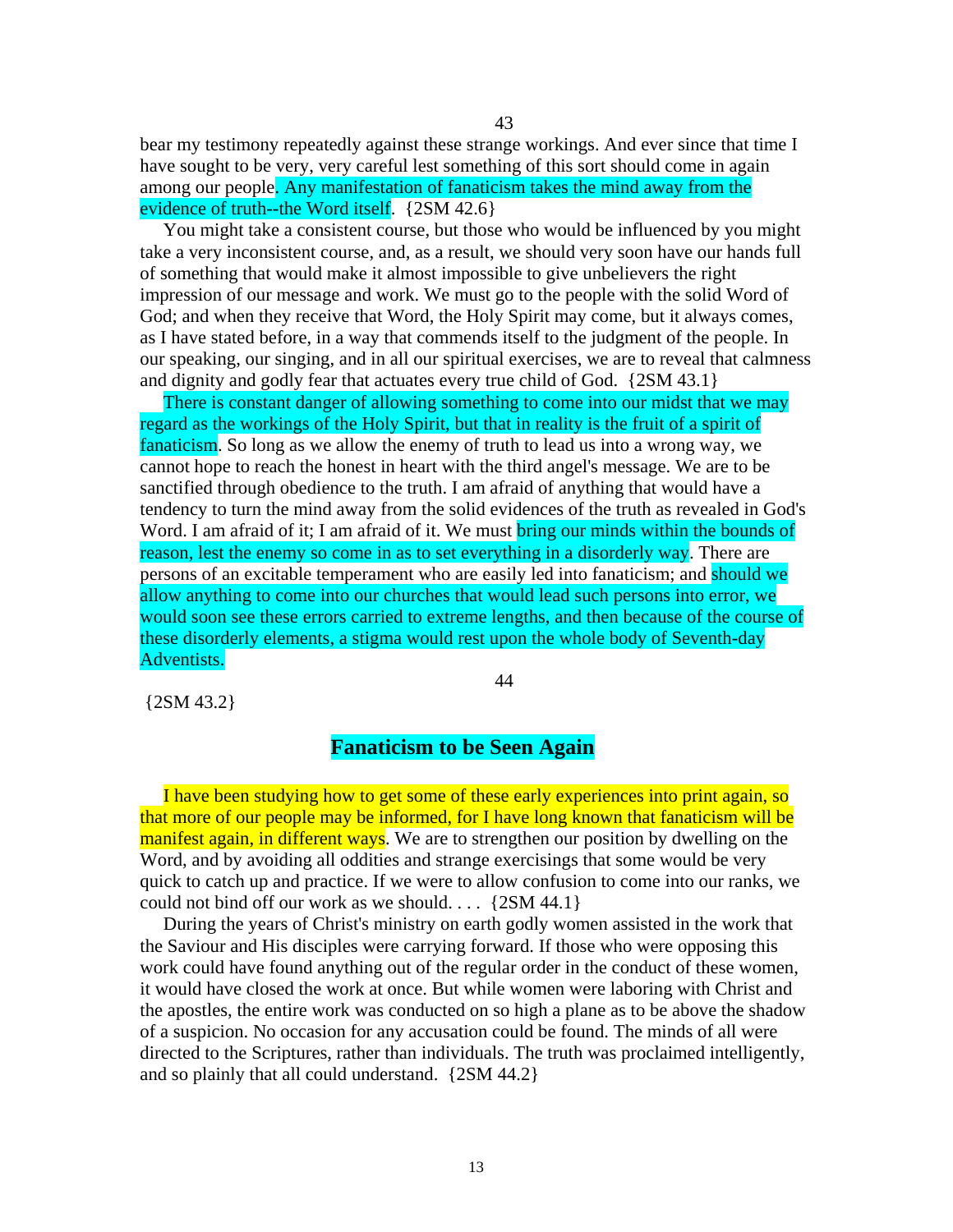How afraid I am to have anything of a fanatical nature brought in among our people. There are many, many who must be sanctified, but they are to be sanctified through obedience to the message of truth.... {2SM 44.3}

We cannot allow excitable elements among us to display themselves in a way that would destroy our influence with those whom we wish to reach with the truth. It took us years to outlive the unfavorable impression that unbelievers gained of Adventists through their knowledge of the strange and wicked workings of fanatical elements among us during the early years of our existence as a separate people.--Manuscript 115, 1908. {2SM 44.4}

## **Counsel to the Brother and His Wife**

### **Dear Brother and Sister L:**

## **Recently, in visions of the night, there were opened before me some matters that I must communicate to you.**

45

I have been shown that you are making some sad mistakes. In your study of the Scriptures and of the Testimonies you have come to wrong conclusions. The Lord's work would be greatly misunderstood if you should continue to labor as you have begun. You place a false interpretation upon the word of God and upon the printed Testimonies; and then you seek to carry on a strange work in accordance with your conception of their meaning. You have even supposed that power is given you to cast out devils. Through your influence over the human mind men and women are led to believe that they are possessed of devils, and that the Lord has appointed you as His agents for casting out these evil spirits. {2SM 44.5}

 Your wife, in speech, in song, and in strange exhibitions that are not in accordance with the genuine work of the Holy Spirit, is helping to bring in a phase of fanaticism that would do great injury to the cause of God, if allowed any place in our churches. {2SM 45.1}

 My brother and sister, I have a message for you: you are starting on a false supposition. There is much of self woven into your exhibitions. Satan will come in with bewitching power through these exhibitions. It is high time that you call a halt. If God had given you a special message for His people, you would walk and work in all humility--not as if you were on the stage of a theater, but in the meekness of a follower of the lowly Jesus of Nazareth. You would carry an influence altogether different from that which you have been carrying....  $\{2SM 45.2\}$ 

 The sincere desire to do others good will lead the Christian worker to put away all thought of bringing into the message of present truth any strange teachings leading men and women into fanaticism. At this period of the world's history we must exercise the greatest of care in this respect. {2SM 45.3}

 Some of the phases of experience through which you are passing endanger not only your own souls but the souls of many others, because you appeal to the precious words of Christ as recorded in the Scriptures, and to the Testimonies, to vouch for the genuineness of your

46

message. In supposing that the precious Word, which is verity and truth, and the Testimonies that the Lord has given for His people, are your authority, you are deceived.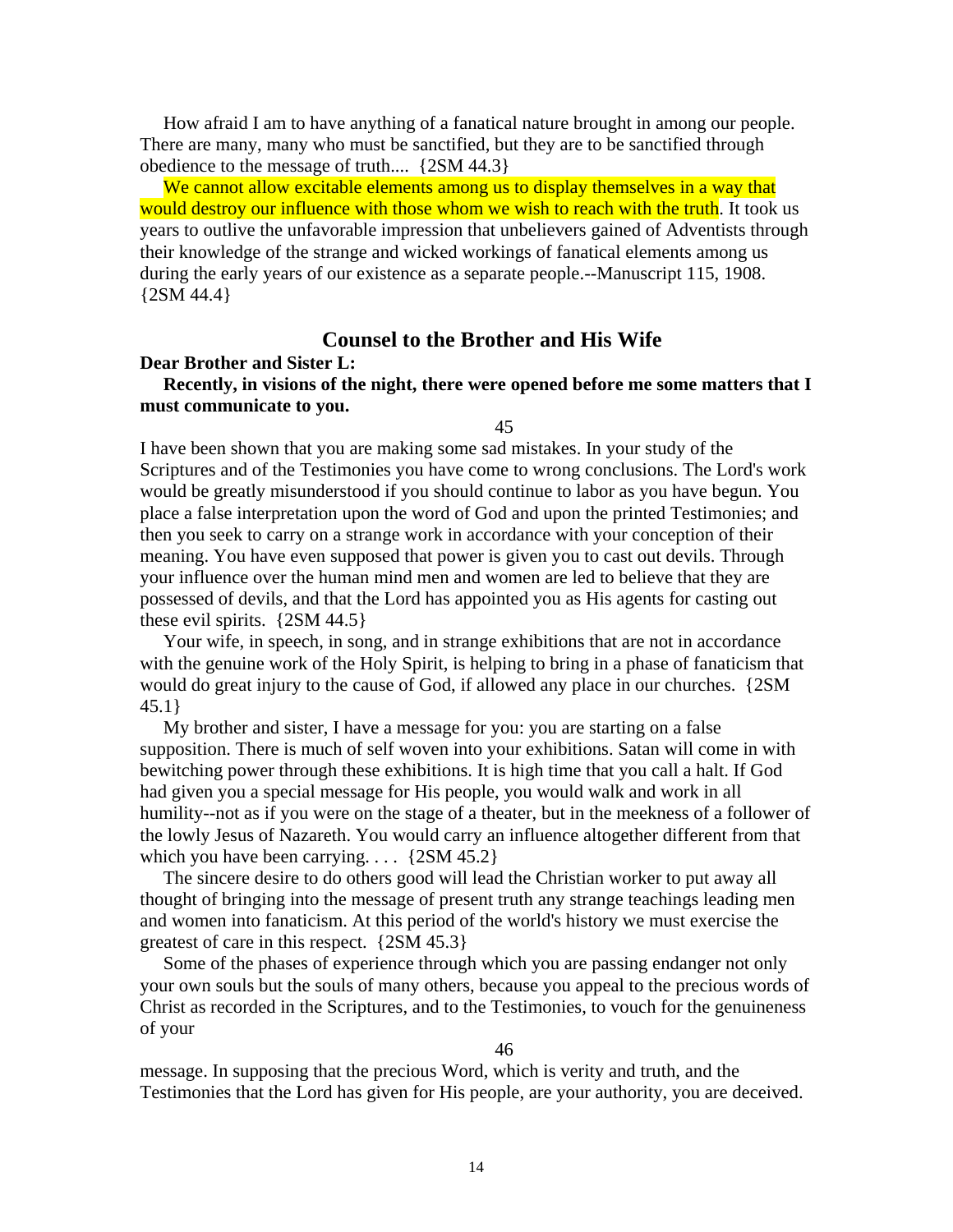You are moved by wrong impulses, and are bracing up yourselves with declarations that mislead. You attempt to make the truth of God sustain false sentiments and incorrect actions that are inconsistent and fanatical. This makes tenfold, yes, twentyfold harder the work of the church in acquainting the people with the truths of the third angel's message.- -Letter 358a, 1908. {2SM 45.4}

## **A Message to the Churches in California**

## **To Our Brethren in California:**

 Last night instruction was given me for our people. I seemed to be in a meeting where representations were being made of the strange work of Brother L and wife. I was instructed that it was a work similar to that which was carried on in \_\_\_\_\_, in the State of Maine, and in various other places after the passing of the time in 1844. I was bidden to speak decidedly against this fanatical work. {2SM 46.1}

 I was shown that it was not the Spirit of the Lord that was inspiring Brother and Sister L, but the same spirit of fanaticism that is ever seeking entrance into the remnant church. Their application of Scripture of their peculiar exercises is Scripture misapplied. The work of declaring persons possessed of the devil, and then praying with them and pretending to cast out the evil spirits, is fanaticism which will bring into disrepute any church which sanctions such work. {2SM 46.2}

 I was shown that we must give no encouragement to these demonstrations, but must guard the people with a decided testimony against that which would bring a stain upon the name of Seventh-day Adventists, and destroy the confidence of the people in the message of truth which they must bear to the world. The Lord has done a great work for His people in placing them on vantage ground. It is the duty of the church to cherish its influence. Precious are the words, "Search the scriptures; for in them

47

ye think ye have eternal life: and they are they which testify of me" (John 5:39). The words of inspiration carefully studied and prayerfully obeyed, will thoroughly furnish unto all good works. {2SM 46.3}

 As a denomination we need to look more continually to God for guidance. We are living in an evil age. The perils of the last days are upon us. Because iniquity abounds, Satan presumes to bring in all kinds of delusive theories upon those who have tried to walk humbly with God, and who are distrustful of self. Shall self-confident, fanatical men come to these humble souls assuring them that they are possessed of evil spirits, and after praying with them, affirm that the devil is cast out? Such are not the manifestations of the Spirit of God, but of another spirit. {2SM 47.1}

 I call upon every church to beware of being led to think evil of those who, because distrustful of self, fear that they have not the Holy Spirit. There are those who have followed their own ways instead of the ways of God. They have not acknowledged the light that God has graciously given; and because of this they have lost the power to distinguish between darkness and light. There are many who have heard much in regard to the path they ought to follow, but who ignore the requirements God makes of them.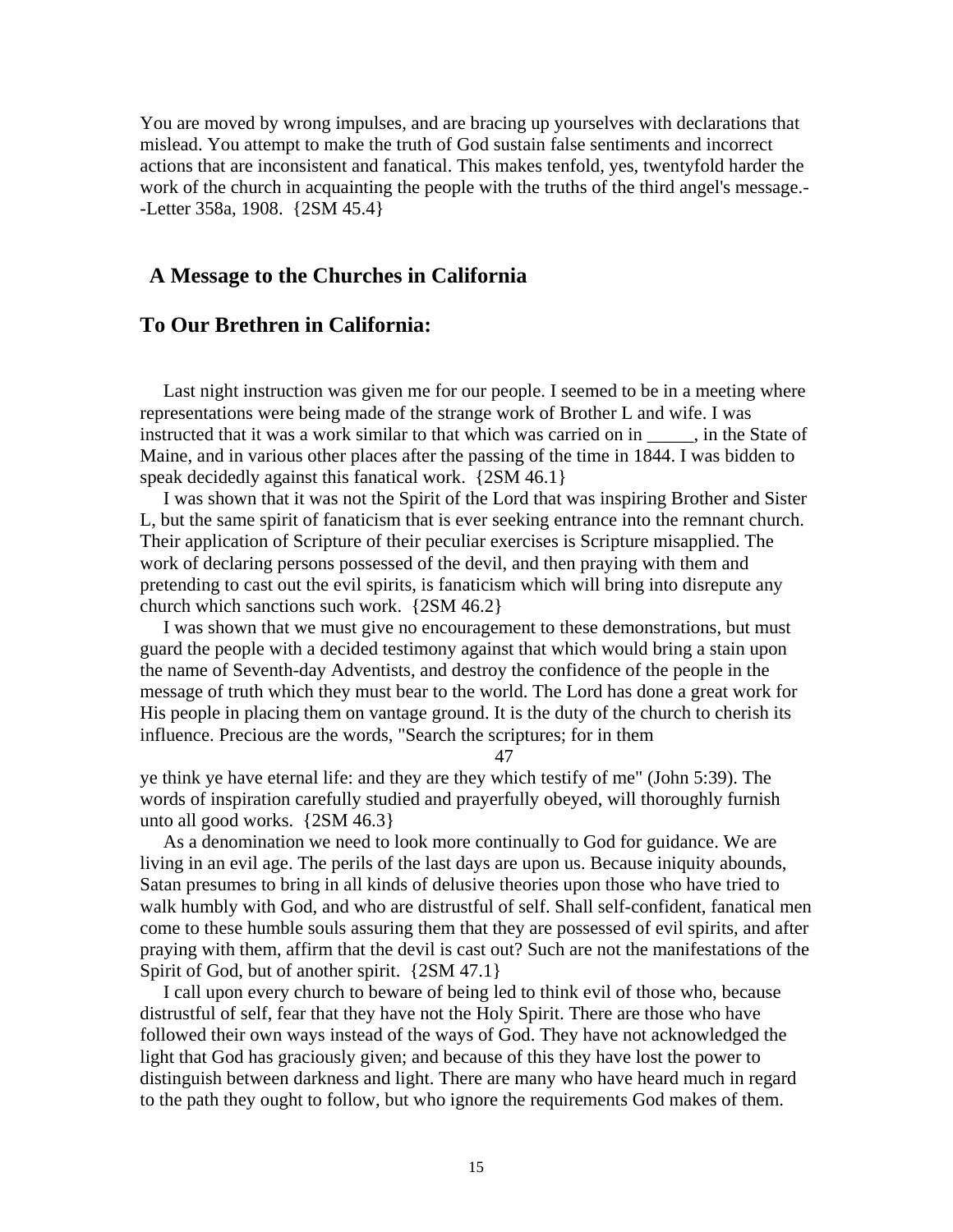Their light does not shine in works that reveal the principles of truth and holiness. It is this class who in time of test will accept falsehood and erroneous theories for the truth of God. {2SM 47.2}

 Great light has been given to the people of God. Let our people awake, and go forward to perfection. You will be exposed to the fallacies of satanic agencies. Fearful waves of fanaticism will come. But God will deliver the people who will earnestly seek the Lord, and consecrate themselves to His service.--Pacific Union Recorder, Dec. 31, 1908. {2SM 47.3}

**Avoid Emotionalism.**--Still others go to the opposite extreme, making religious emotions prominent, and on special occasions manifesting intense zeal. Their religion seems to be more of the nature of a stimulus rather than an abiding faith in Christ. {Ev 502.2}

True ministers know the value of the inward working of the Holy Spirit upon human hearts. They are content with simplicity in religious services. Instead of making much of popular singing, they give their principal attention to the study of the Word, and render praise to God from the heart. Above the outward adorning they regard the inward adorning, the ornament of a meek and quiet spirit. In their mouths is found no guile.--Manuscript 21 1891. {Ev 502.3}

## **Chap. 226 - Drums, Dancing and Noise**

# **Let all things be done decently and in order. 1 Cor. 14:40.**

[ The things you have described  $\dots$  the Lord has shown me would take place just before the close of probation. Every uncouth thing will be demonstrated. There will be shouting, with drums, music, and dancing. The senses of rational beings will become so confused that they cannot be trusted to make right decisions. And this is called the moving of the Holy Spirit. {Mar 234.1}]

 The Holy Spirit never reveals itself in such methods, in such a bedlam of noise. This is an invention of Satan to cover up his ingenious methods for making of none effect the pure, sincere, elevating, ennobling, sanctifying truth for this time. . . . A bedlam of noise shocks the senses and perverts that which if conducted aright might be a blessing. The powers of Satanic agencies blend with the din and noise, to have a carnival, and this is termed the Holy Spirit's working. . . . Those participating in the supposed revival receive impressions which lead them adrift. They cannot tell what they formerly knew regarding Bible principles. {Mar 234.2}

No encouragement should be given to this kind of worship. The same kind of influence came in after the passing of the time in 1844. The same kind of representations were made. Men became excited, and were worked by a power thought to be the power of God. . . . {Mar 234.3}

 Men and women, supposed to be guided by the Holy Spirit, held meetings in a state of nudity. They talked about holy flesh. They said they were beyond the power of temptation, and they sang, and shouted, and made all manner of noisy demonstrations...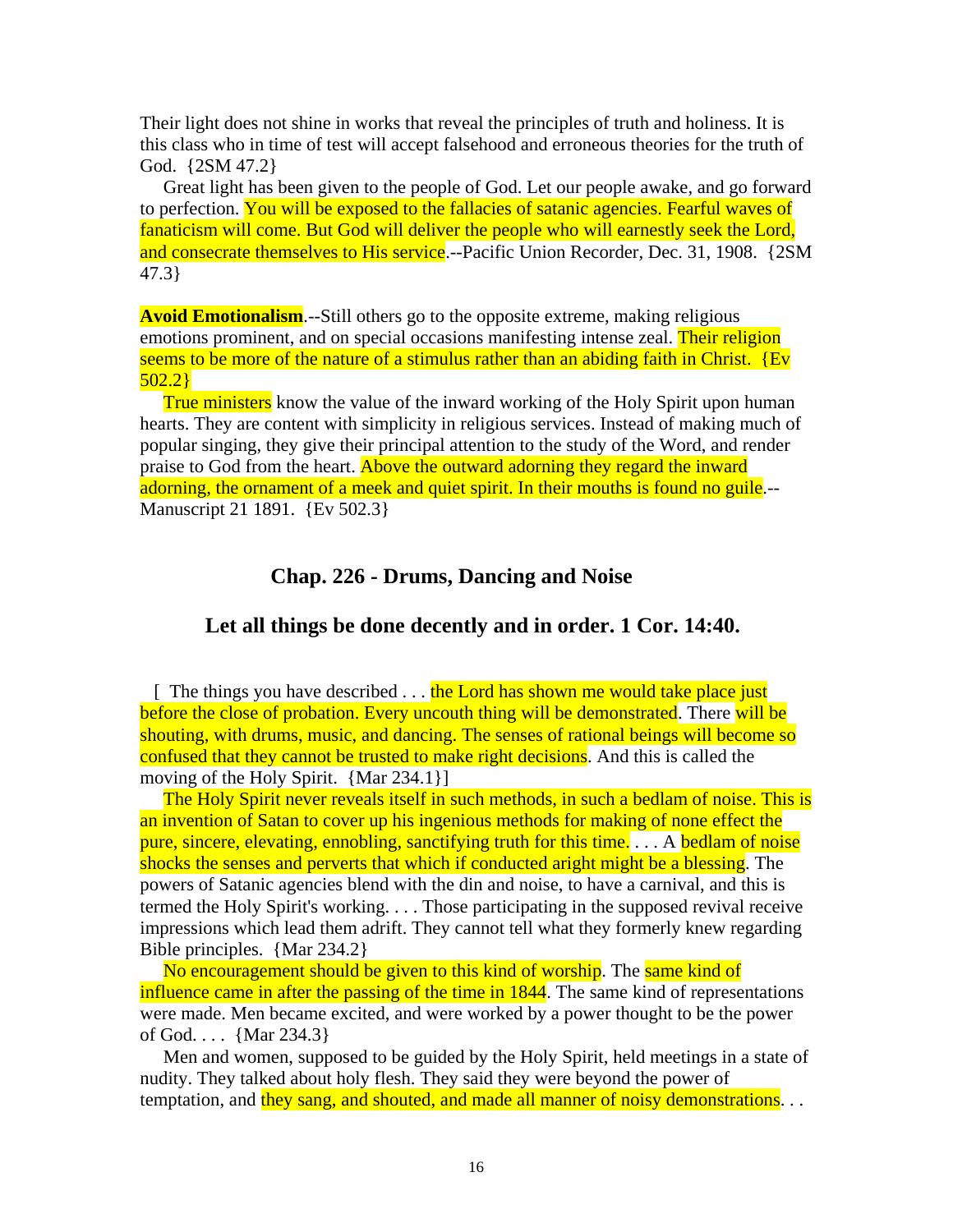. Satan was moulding the work, and sensuality was the result. The cause of God was dishonored. Truth, sacred truth, was leveled in the dust by human agencies.  $\dots$  {Mar 234.4}

 I bore my testimony, declaring that these fanatical movements, this din and noise, were inspired by the spirit of Satan, who was working miracles to deceive if possible the very elect. {Mar 234.5}

We need to be on our guard, to maintain a close connection with Christ, that we be not deceived by Satan's devices. The Lord desires to have in His service order and discipline, not excitement and confusion. {Mar 234.6}

# **false "tongues" identified in 1864**

 A spirit of fanaticism has ruled a certain class of Sabbathkeepers there; they have sipped but lightly at the fountain of truth and are unacquainted with the spirit of the message of the third angel. . . . {NL 49.2}

 Some of these persons have exercises which they call gifts and say that the Lord has placed them in the church. They have an unmeaning gibberish which they call the unknown tongue, which is unknown not only by man but by the Lord and all heaven. Such gifts are manufactured by men and women, aided by the great deceiver. Fanaticism, false excitement, false talking in tongues, and noisy exercises have been considered gifts which God has placed in the church. Some have been deceived here. . . . {NL 49.3}

 Fanaticism and noise have been considered special evidences of faith. Some are not satisfied with a meeting

#### 49

unless they have a powerful and happy time. They work for this and get up an excitement of feeling.  $\{NL\ 49.4\}$ 

But the influence of such meetings is not beneficial. When the happy flight of feeling is gone, they sink lower than before the meeting because their happiness did not come from the right source. The most profitable meetings for spiritual advancement are those which are characterized with solemnity and deep searching of heart; each seeking to know himself, and earnestly, and in deep humility, seeking to learn of Christ. . . . {NL 50.1}

 There are wandering stars professing to be ministers sent of God who are preaching the Sabbath from place to place, but who have truth mixed up with error and are throwing out their mass of discordant views to the people. Satan has pushed them in to disgust intelligent and sensible unbelievers. Some of these have much to say upon the gifts and are often especially exercised. They give themselves up to wild, excitable feelings and make unintelligible sounds which they call the gift of tongues, and a certain class seem to be charmed with these strange manifestations. A strange spirit rules with this class, which would bear down and run over anyone who would reprove them. God's Spirit is not in the work and does not attend such workmen. They have another spirit. [TESTIMONIES, VOL. 1, PP. 411-414.] {NL 50.2}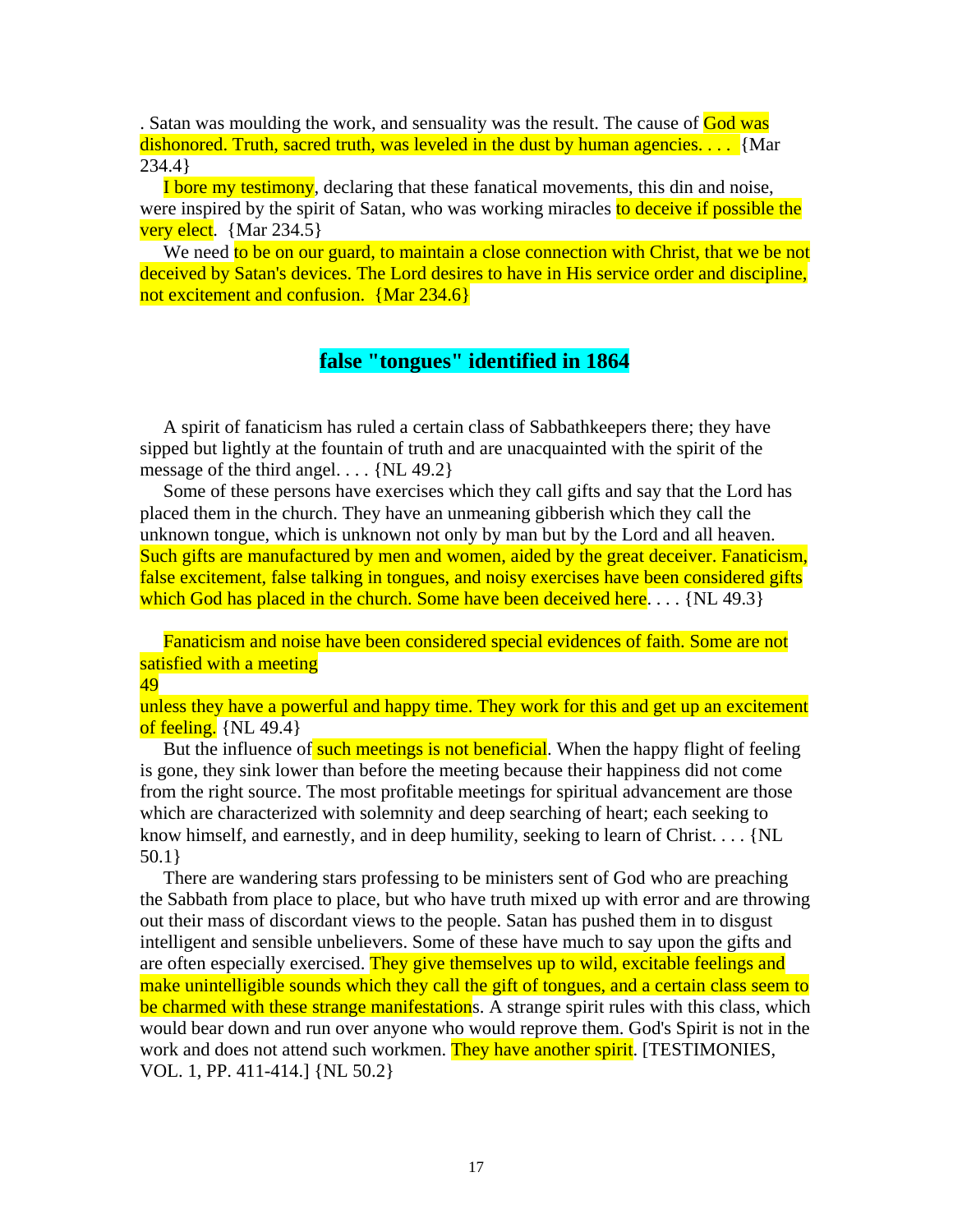The world will not be converted by the gift of tongues, or by the working of miracles, but by preaching Christ crucified. [TESTIMONIES TO MINISTERS, P. 424.] {NL 50.3}

drums, dancing, and noise

The things you have described as taking place in Indiana, **[NOTE: REFERENCE IS** HERE MADE TO THE "HOLY FLESH" MOVEMENT OF 1900-1901. SEE SELECTED MESSAGES, BOOK 2, PAGES 31-39.--WHITE TRUSTEES.] the Lord has shown me would take place just before 50

the close of probation. Every uncouth thing will be demonstrated. There will be shouting, with drums, music, and dancing. The senses of rational beings will become so confused that they cannot be trusted to make right decisions. And this is called the moving of the Holy Spirit. {NL 50.4}

The Holy Spirit never reveals itself in such methods, in such a bedlam of noise. This is an invention of Satan to cover up his ingenious methods for making of none effect the pure, sincere, elevating, ennobling, sanctifying truth for this time. . . . A bedlam of noise shocks the senses and perverts that which if conducted aright might be a blessing. The powers of Satanic agencies blend with the din and noise, to have a carnival, and this is termed the Holy Spirit's working. . . . Those participating in the supposed revival receive impressions which lead them adrift. They cannot tell what they formerly knew regarding Bible principles. {NL 51.1}

bodies out of control

 No encouragement should be given to this kind of worship. The same kind of influence came in after the passing of the time in 1844. The same kind of representations were made. Men became excited, and were worked by a power thought to be the power of God. They turned their bodies over and over, like a carriage wheel, claiming that they could not do this except by supernatural power. There was a belief that the dead were raised and had ascended to heaven. The Lord gave me a message for this fanaticism; for the beautiful principles of Bible truth were being eclipsed. {NL 51.2}

nudity

 Men and women, supposed to be guided by the Holy Spirit, held meetings in a state of nudity. They talked about

51

holy flesh. They said they were beyond the power of temptation, and they sang, and shouted, and made all manner of noisy demonstrations. These men and women were not bad, but they were deceived and deluded. . . . Satan was moulding the work, and sensuality was the result. The cause of God was dishonored. Truth, sacred truth, was leveled in the dust by human agencies. {NL 51.3}